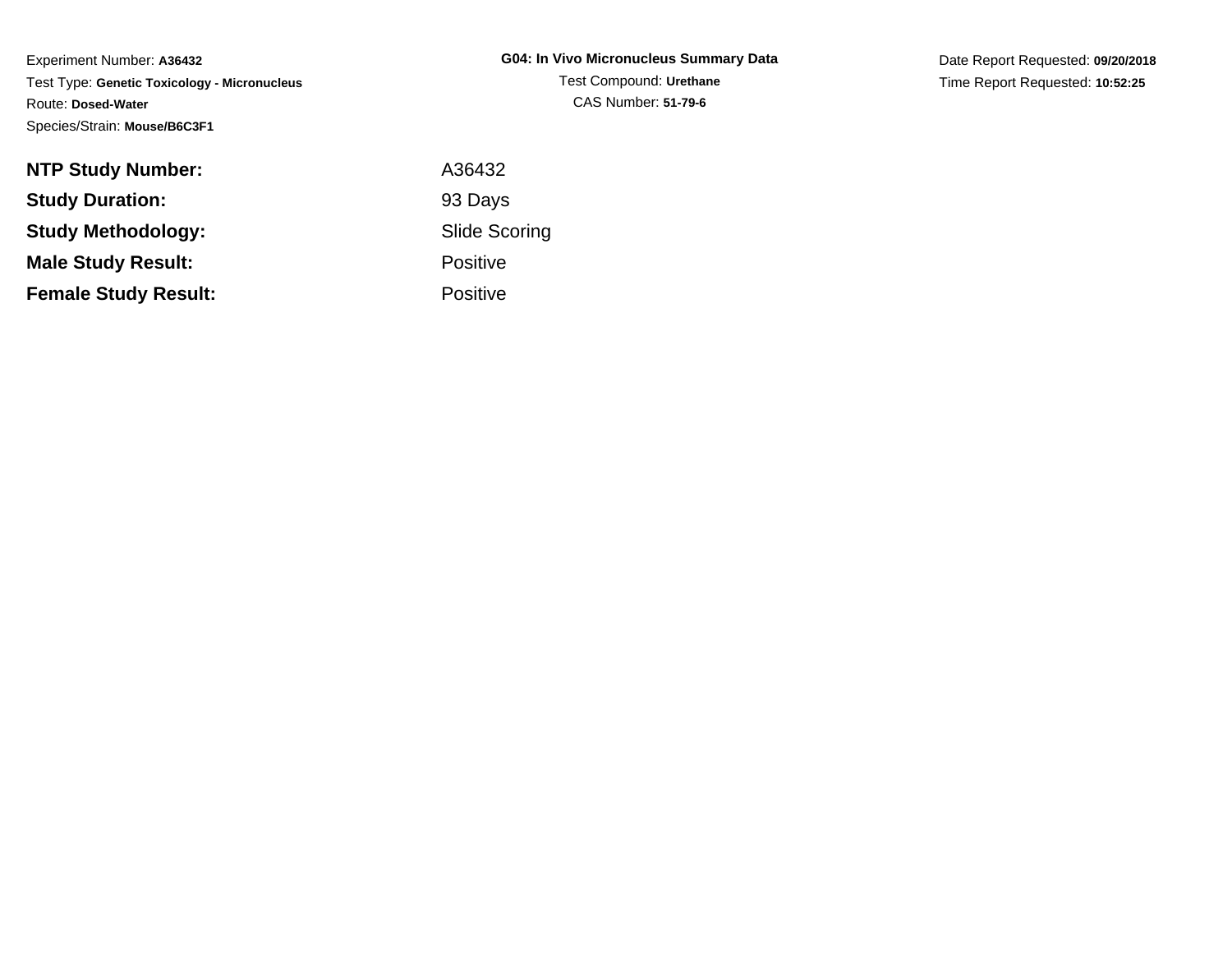| Tissue: Blood; Sex: Male; Number of Treatments: 93; Time interval between final treatment and cell sampling: 0 h |                    |                  |             |  |
|------------------------------------------------------------------------------------------------------------------|--------------------|------------------|-------------|--|
|                                                                                                                  | <b>MN NCE/1000</b> |                  |             |  |
| Dose (ppm)                                                                                                       | N                  | Mean $\pm$ SEM   | p-Value     |  |
| Vehicle Control <sup>1</sup>                                                                                     | 5                  | $2.80 \pm 0.46$  |             |  |
| 110.0                                                                                                            | 5                  | $4.00 \pm 0.22$  | 0.0725      |  |
| 330.0                                                                                                            | 5                  | $7.30 \pm 0.25$  | $< 0.001$ * |  |
| 1100.0                                                                                                           | 5                  | $13.90 \pm 0.43$ | $< 0.001$ * |  |
| Trend p-Value                                                                                                    |                    | $< 0.001$ *      |             |  |
| Trial Summary: Positive                                                                                          |                    |                  |             |  |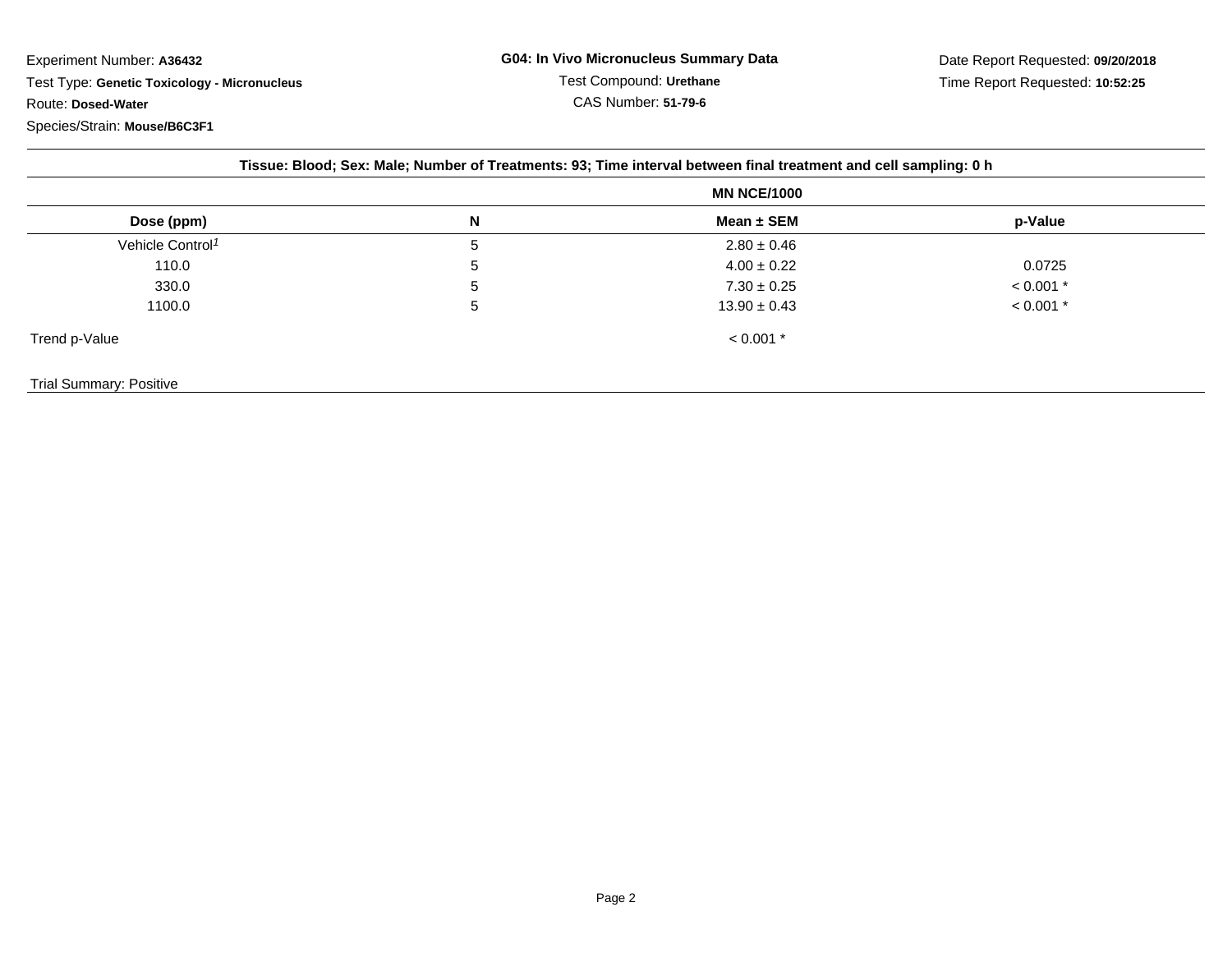| Tissue: Blood; Sex: Female; Number of Treatments: 93; Time interval between final treatment and cell sampling: 0 h |                    |                  |             |  |
|--------------------------------------------------------------------------------------------------------------------|--------------------|------------------|-------------|--|
|                                                                                                                    | <b>MN NCE/1000</b> |                  |             |  |
| Dose (ppm)                                                                                                         | N                  | Mean $\pm$ SEM   | p-Value     |  |
| Vehicle Control <sup>1</sup>                                                                                       | 5                  | $1.90 \pm 0.24$  |             |  |
| 110.0                                                                                                              | 5                  | $5.00 \pm 0.82$  | $< 0.001$ * |  |
| 330.0                                                                                                              | 5                  | $5.80 \pm 0.25$  | $< 0.001$ * |  |
| 1100.0                                                                                                             | 5                  | $18.60 \pm 1.03$ | $< 0.001$ * |  |
| Trend p-Value                                                                                                      |                    | $< 0.001$ *      |             |  |
| <b>Trial Summary: Positive</b>                                                                                     |                    |                  |             |  |